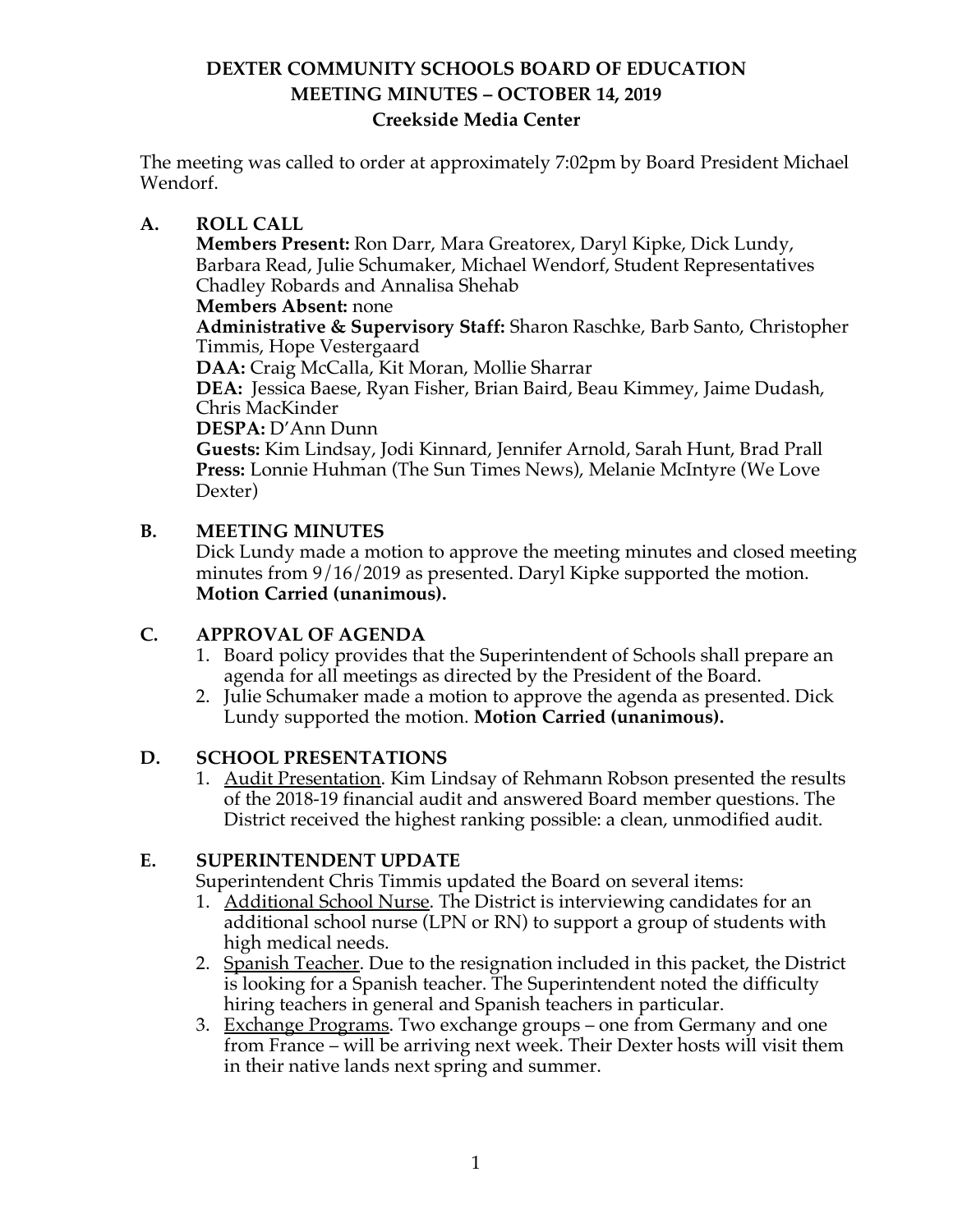### **F. STUDENT REPRESENTATIVES UPDATE**

- 1. Chad Robards told the Board about the DHS counseling office college application assistance week and various athletic team achievements.
- 2. Annalisa Shehab shared that she'd just returned from the field hockey team's first loss of the season and described an IB religion field trip to an Ann Arbor synagogue that left quite an impression on her.

#### **G. PUBLIC PARTICIPATION**

1. Parent Jodi Kinnard made a suggestion for a program to increase school spirit across athletic teams.

#### **H. CONSENT ITEMS**

Julie Schumaker made a motion that the Board approve the consent items in bulk. Daryl Kipke seconded the motion. **Motion Carried (unanimous).**

- The Board of Education accepted Kristi Shaffer's resignation.
- The Board of Education received the August budget report.

#### **I. ACTION ITEMS**

- 1. Social Media Guidelines. Mara Greatorex read a prepared statement outlining what she sees as the significance of social media for school information sharing and expressing the reasons she supports the social media guidelines that the Board has discussed at the last three meetings. Mara Greatorex made a motion that the Board of Education adopt the attached social media guidelines and that board members sign copies of the guidelines to indicate their commitment to them. Daryl Kipke seconded the motion. After discussion, Dick Lundy called the question. **Motion Carried (6-1, Read against).**
- 2. Approve Fund Balance Designations and Fund Balance Classifications. Dick Lundy made a motion that the Board of Education approve the 2018-19 yearend fund balance designations as defined in the attached memo, and that the Board authorize by resolution the intent to define fund balance classifications for the 2019-20 fiscal year as defined in the attached memo. Daryl Kipke seconded the motion. **Motion Carried (unanimous).**
- 3. Accept Audit Report. Dick Lundy made a motion that the Board of Education accept the 2018-19 Audit Report. Julie Schumaker seconded the motion. **Motion Carried (unanimous).**
- 4. Series I Amendment to Cover Costs Associated with Bates Renovation. Dick Lundy made a motion that the Board of Education amend the 2017 Capital Projects Series I budget to allocate \$264,000 to renovate Bates School to relocate the district board office and central administration. Ron Darr seconded the motion. **Motion Carried (unanimous).**
- 5. Bid Package 23 District Administration Relocation to Bates. Dick Lundy made a motion that the Board of Education award contracts to Allied Building Service Co. in the amount of \$240,000 as outlined in the attached recommendation letter dated October 9, 2019, and assign them to Granger for management. Mara Greatorex seconded the motion. **Motion Carried (unanimous).**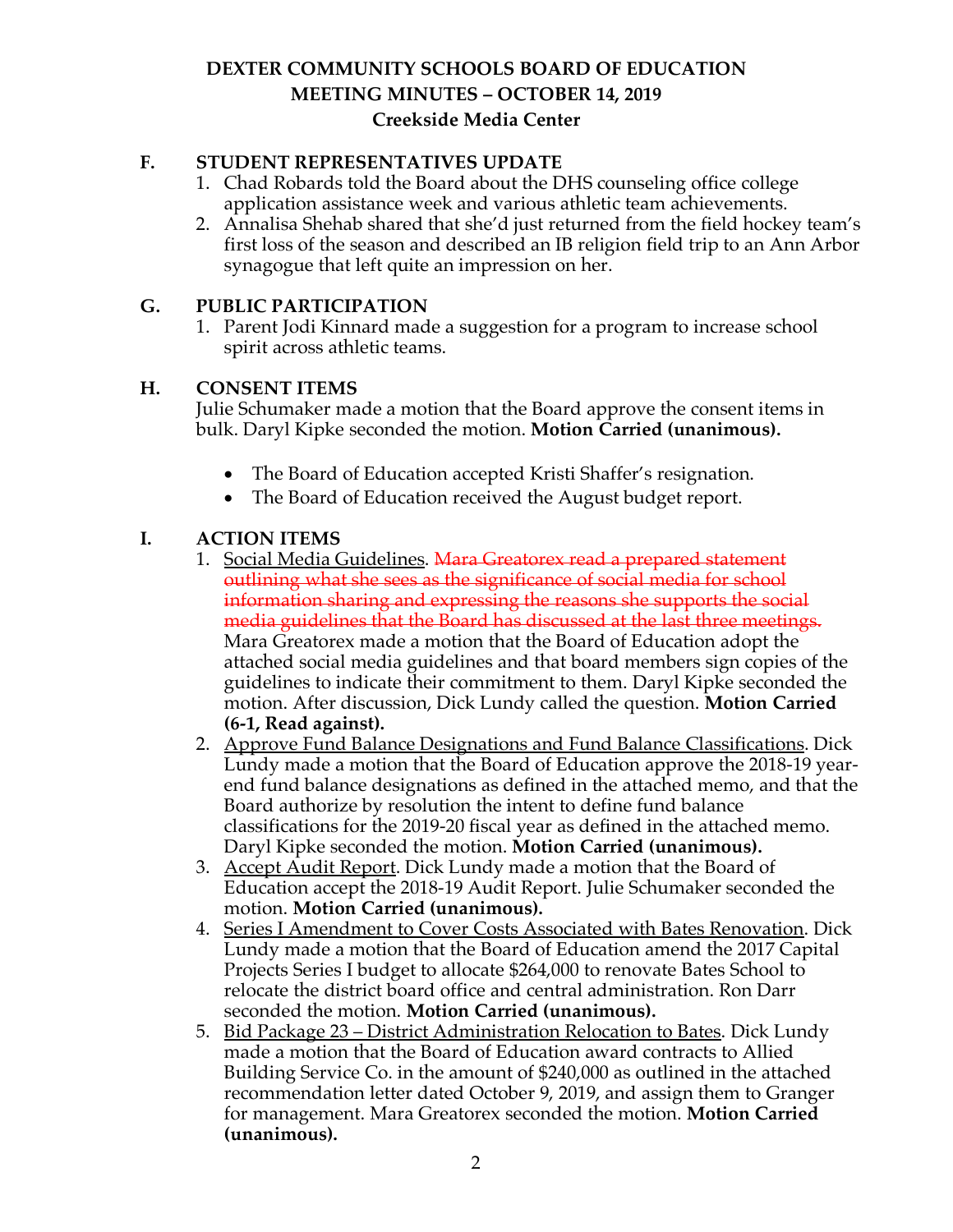- 6. Series I Amendment to Cover Costs Associated with Chiller and Cooling Towers. Dick Lundy made a motion that the Board of Education amend the 2017 Capital Projects Series I budget to allocate \$1,000,000 to replace the DHS chiller and cooling towers and Creekside cooling towers. Ron Darr supported the motion. **Motion Carried (unanimous).**
- 7. Approve Chiller and Cooling Towers Purchase (RFP #12). Dick Lundy made a motion that the Board of Education approve the purchase of the DHS chiller from Johnson Controls for \$183,267 and the DHS and Creekside cooling towers from Baltimore Air Coil c/o Sarmento Mechanical Sales for \$134, 217 as shown in the attached recommendation letter dated October 9, 2019, and assign them to Granger for management. Mara Greatorex seconded the motion. **Motion Carried (unanimous).**
- 8. Deferment of DHS Flex Space to Series II of the Bond. Dick Lundy made a motion that the Board of Education defer the DHS Flex Space project to Series II of the 2017 Bond Issue. Ron Darr seconded the motion. **Motion Carried (unanimous).**

## **J. DISCUSSION ITEMS**

- 1. Superintendent Evaluation Process and Timeline Update. The Superintendent Evaluation Process and Timeline was previously discussed at the July 12 and July 22 meetings and has been updated to reflect the appropriate dates. Since there was no reason to further discuss the document, the Board opted to take action this evening. Julie Schumaker made a motion that the Board of Education approve the attached Superintendent Evaluation Process and Timeline drafted September 10, 2019. Mara Greatorex seconded the motion. **Motion Carried (unanimous).**
- 2. DHS Course Proposals. DHS Teachers Brian Baird, Jaime Dudash, Ryan Fisher, Beau Kimmey, and Christopher MacKinder shared with the Board proposals for the following new DHS courses: *AP Physics 2, Computer Science Principles and Coding, IB Math A&I SL, Forensic Science, IB Environmental Systems and Societies, Global Politics, and Multimedia Journalism*. Board members had the opportunity to ask questions. The community input sessions will be held prior to the next time they come before the Board.

### **K. BOND UPDATE**

- 1. Lots of construction projects are being wrapped up before the end of the year, when the current contract with Granger ends.
- 2. The Board had the opportunity to ask questions about the bond construction reports from Granger.

# **L. PUBLIC PARTICIPATION – none**

### **M. BOARD COMMENTS**

1. Community Chat Update. One person showed up for the community chat. Topics discussed included the community survey on communication and diversity efforts.